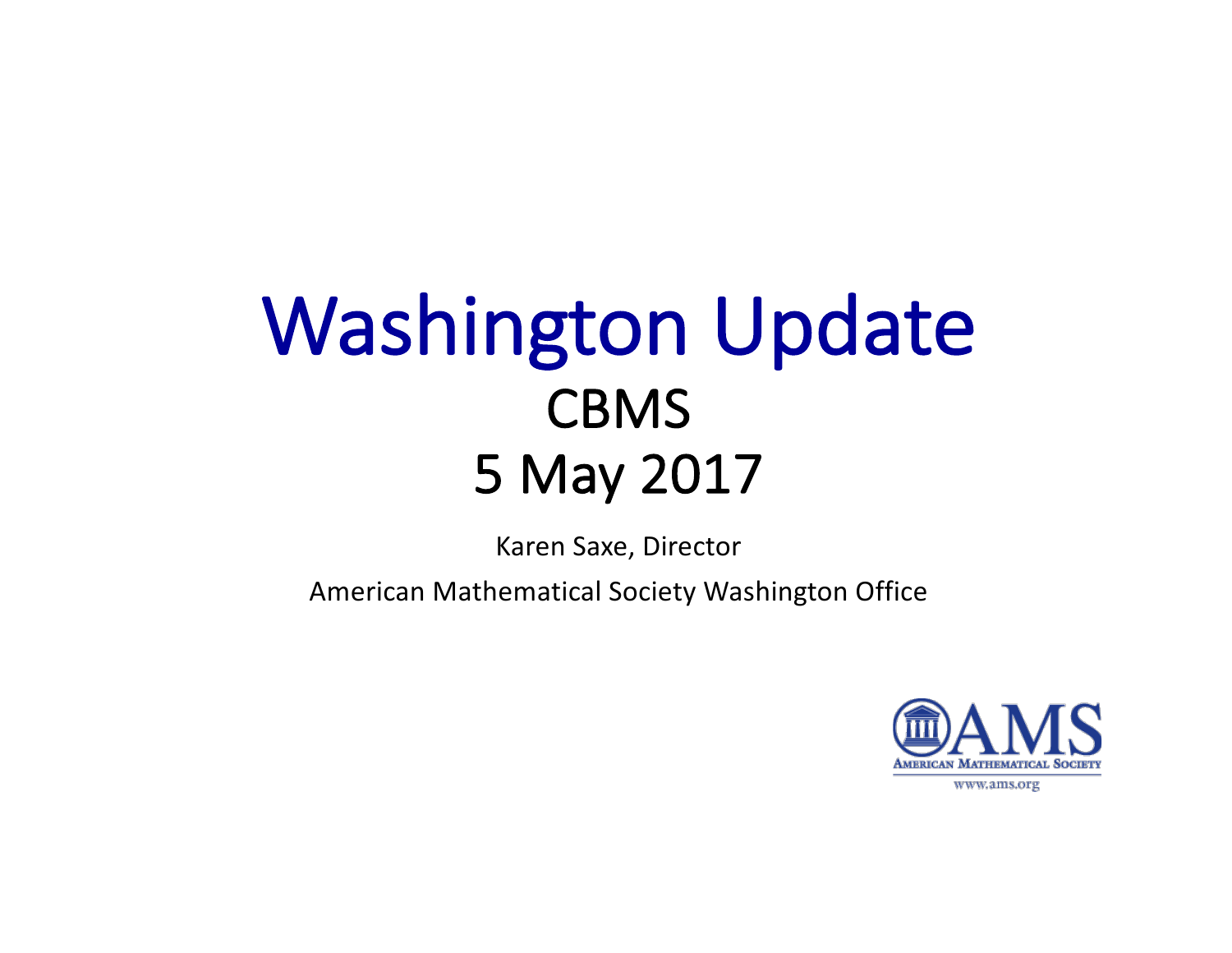# Budget FY2017

- Congress and the president are supposed to enact 12 appropriations bills by October 1 each year to fund all discretionary spending programs. We've been on "CR" since, which prevents government shutdown. Want more? http://blogs.ams.org/capitalcurrents/
- On Monday the House Appropriations Committee released the fiscal year 2017 Omnibus Appropriations bill.
	- Includes full Appropriations legislation and funding for the remaining 11 annual Appropriations bills through the end of the fiscal year, September 30, 2017.
	- Meets the base discretionary spending caps provided by the Bipartisan Budget Act of 2015, and provides additional funding for national defense, border security, and other emergency needs.

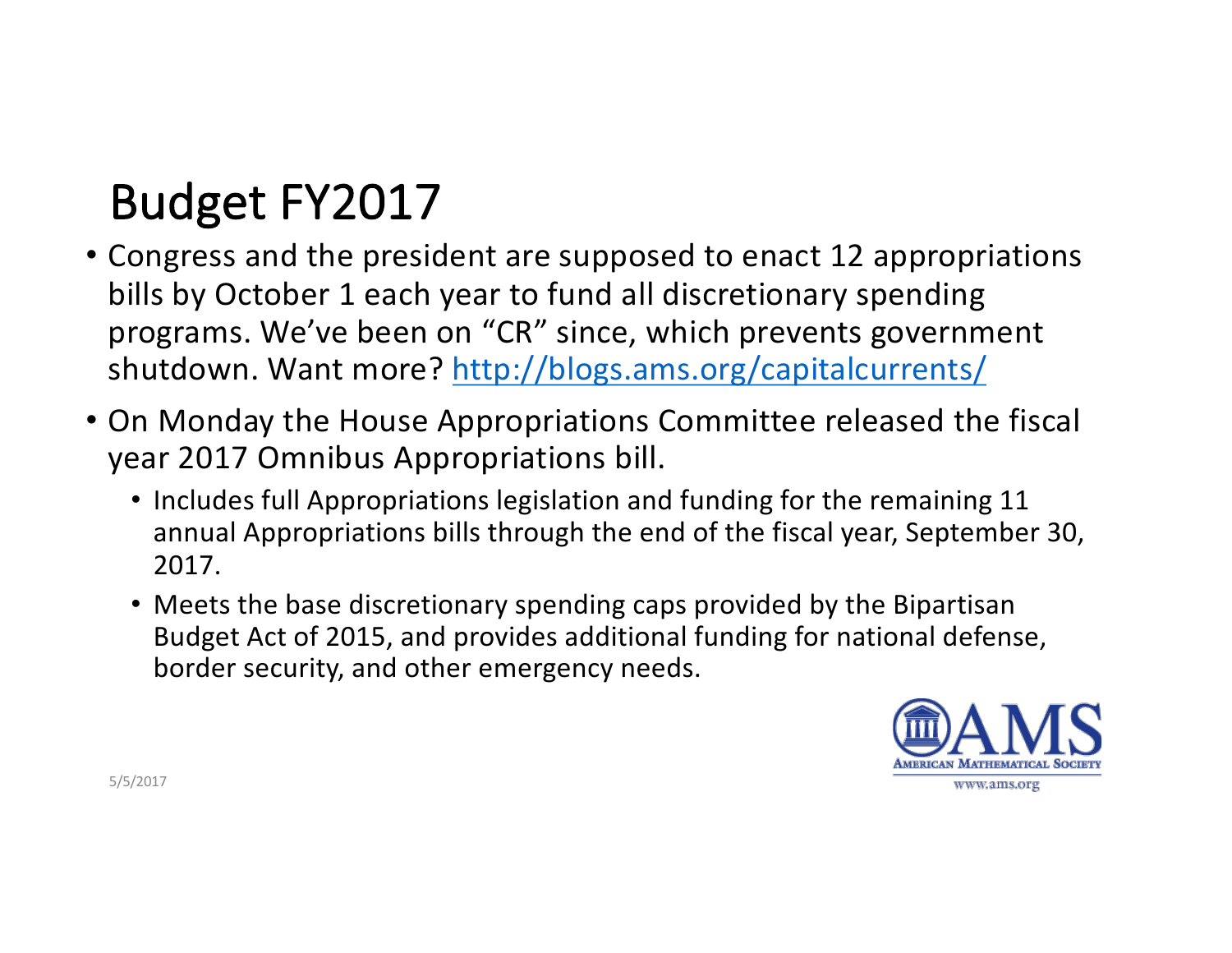# Budget  $FY2017 - what's$  in it?

- *NSF gets \$7.47 billion*; this is a small increase of roughly \$8 million
	- NSF targets funding to programs that foster innovation and U.S. economic competitiveness, including funding for research on advanced manufacturing, physics, mathematics, cybersecurity, neuroscience and STEM education.
	- \$6 billion for Research and Related Activities (NSF decides how to divvy up); ~\$880 million for EHR
- *Department of Education gets \$68 billion*; \$1.2 billion below FY16 enacted level and \$2.3 below Obama request for FY17
	- Includes language to restore year-round Pell grants

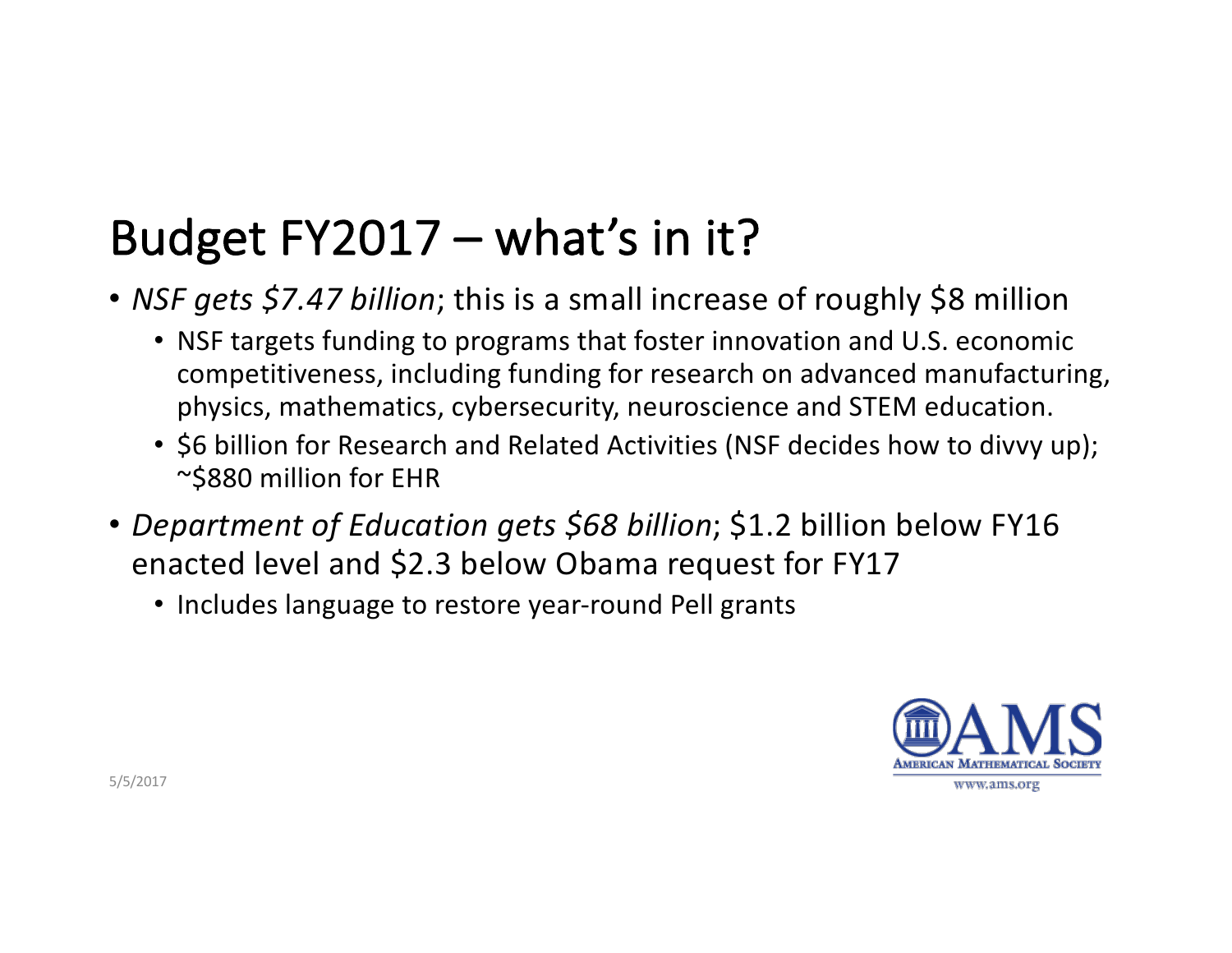# Budget  $FY2017 - what's$  in it for all science?

- DOE Office of Science: \$5.392 billion, a 0.8% increase above the FY16 level
- NASA Science: \$5.765 billion, 3.1% increase
- **NSF: \$7.472 billion, 0.1% increase**
- DOD S&T: \$14.011 billion, 7.5% increase
- NIST: \$954 million, 1.0% decrease
- NOAA: \$5.675 billion, 1.6% decrease
- NIH: \$34.084 billion, 6.2% increase
- USGS: \$1.085 billion, 2.2% increase

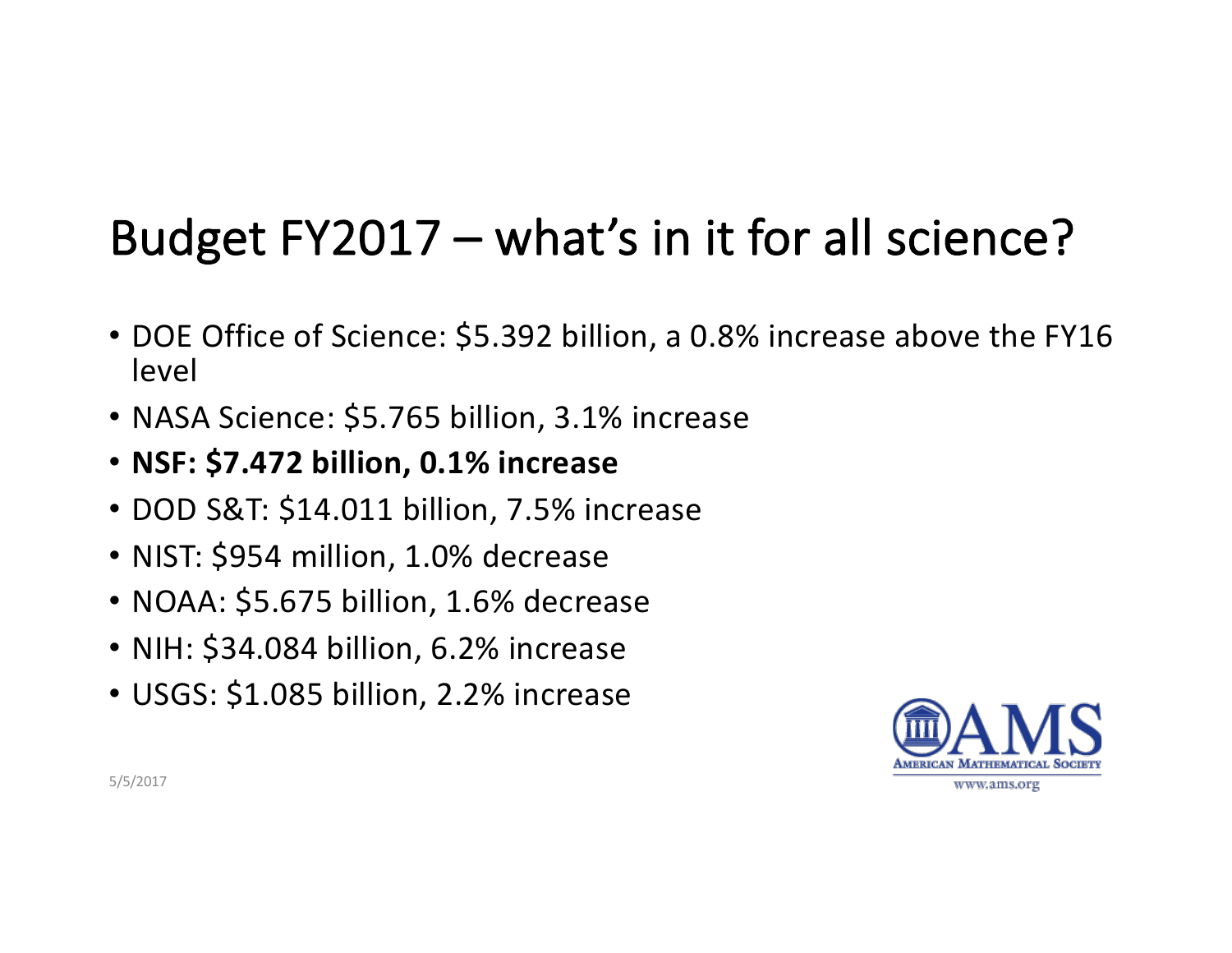

#### Science & Tech Agencies and Offices in the FY 2017 Omibus

\*Includes renewables and efficiency, nuclear, fossil, grid research. Based on first look at the FY 2017 omnibus package posted May 1. | AAAS

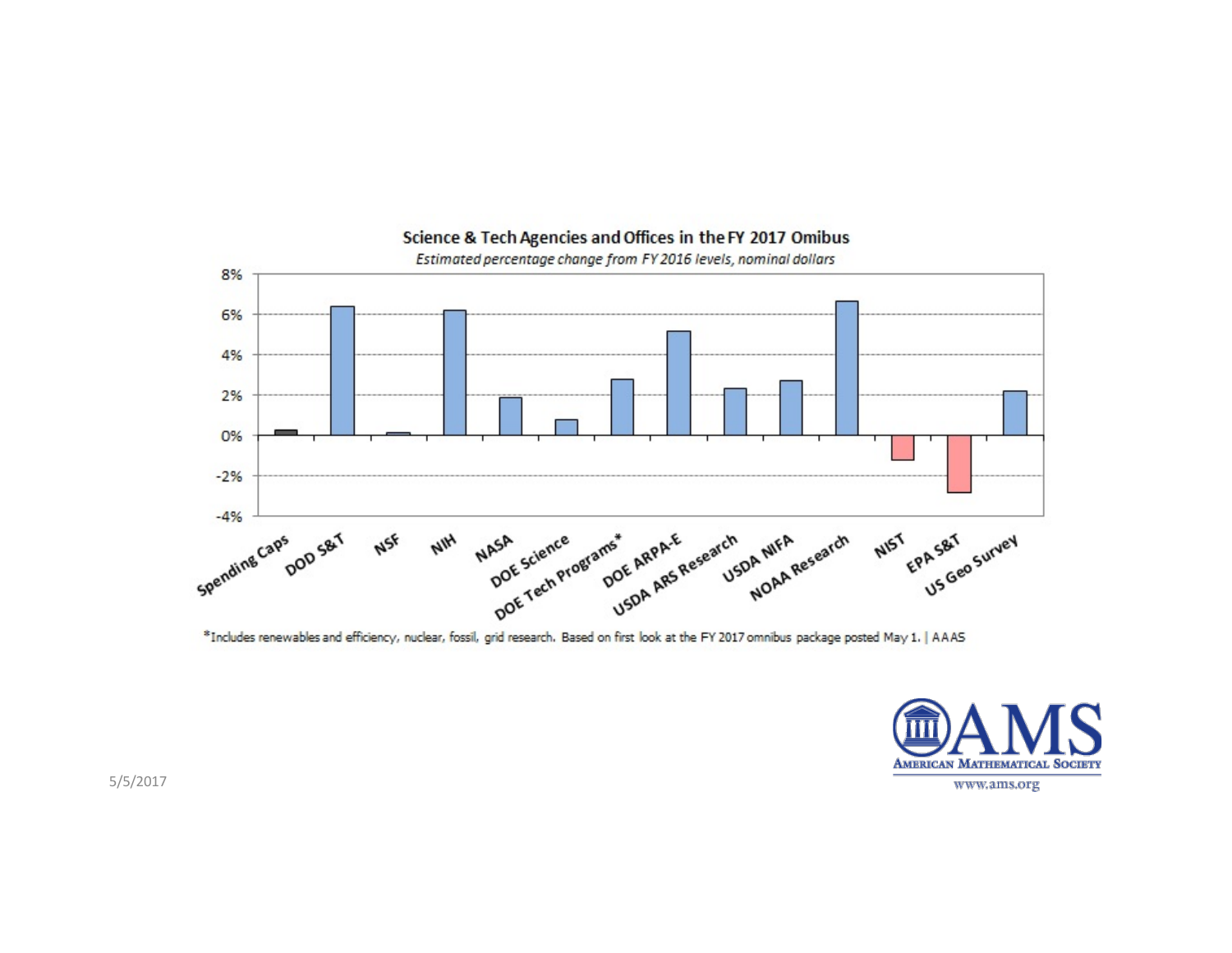## Science Fares Well in Appropriations Deal

"Late Sunday, April 30, Congress reached an appropriations deal to avert a government shutdown and fund the government through September (the rest of FY17). This omnibus appropriations bill still needs to be approved by both chambers of Congress and signed by the President this week (the current continuing resolution expires on Friday, May 5). Despite the draconian cuts proposed by the Trump administration, scientific programs actually fared reasonably well. The National Institutes of Health (NIH) will see a \$2 billion increase (Trump had proposed a cut of over \$1 billion). The Advanced Research Projects Agency-Energy (ARPA-E) will see a \$16 million increase (Trump has proposed eliminating ARPA-E). Read more about scientific programs in the appropriations deal **here**, and more about what's in it more broadly here and here."

https://www.risestronger.org/newsroom?tags%5B%5D=Science+and+Technology



www.ams.org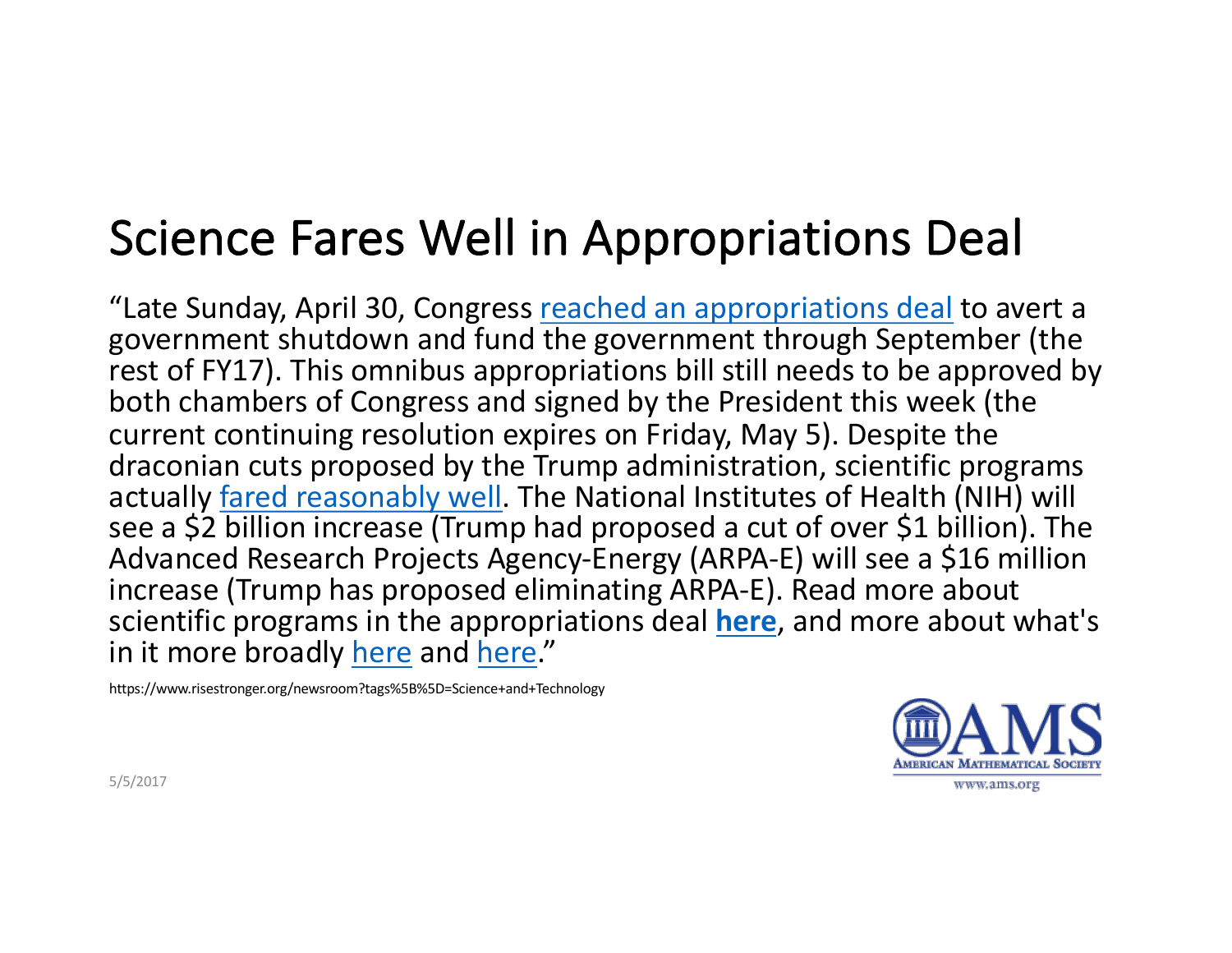#### Budget FY2018 - Blueprint (March); full in mid-May

Figure 1: Science & Tech Agencies and Offices: Preliminary Estimates of the FY 2018 Request vs. FY 2016 Estimated percentage change from FY 2016 levels, nominal dollars





NOTE: FY2016 is used as a baseline given lack of final FY 2017 appropriations. Based on initial AAAS assessment of the FY 2018 budget summary and past agency budget data. March 16, 2017 | AAAS

**AMERICAN MATHEMATICAL SOCIETY**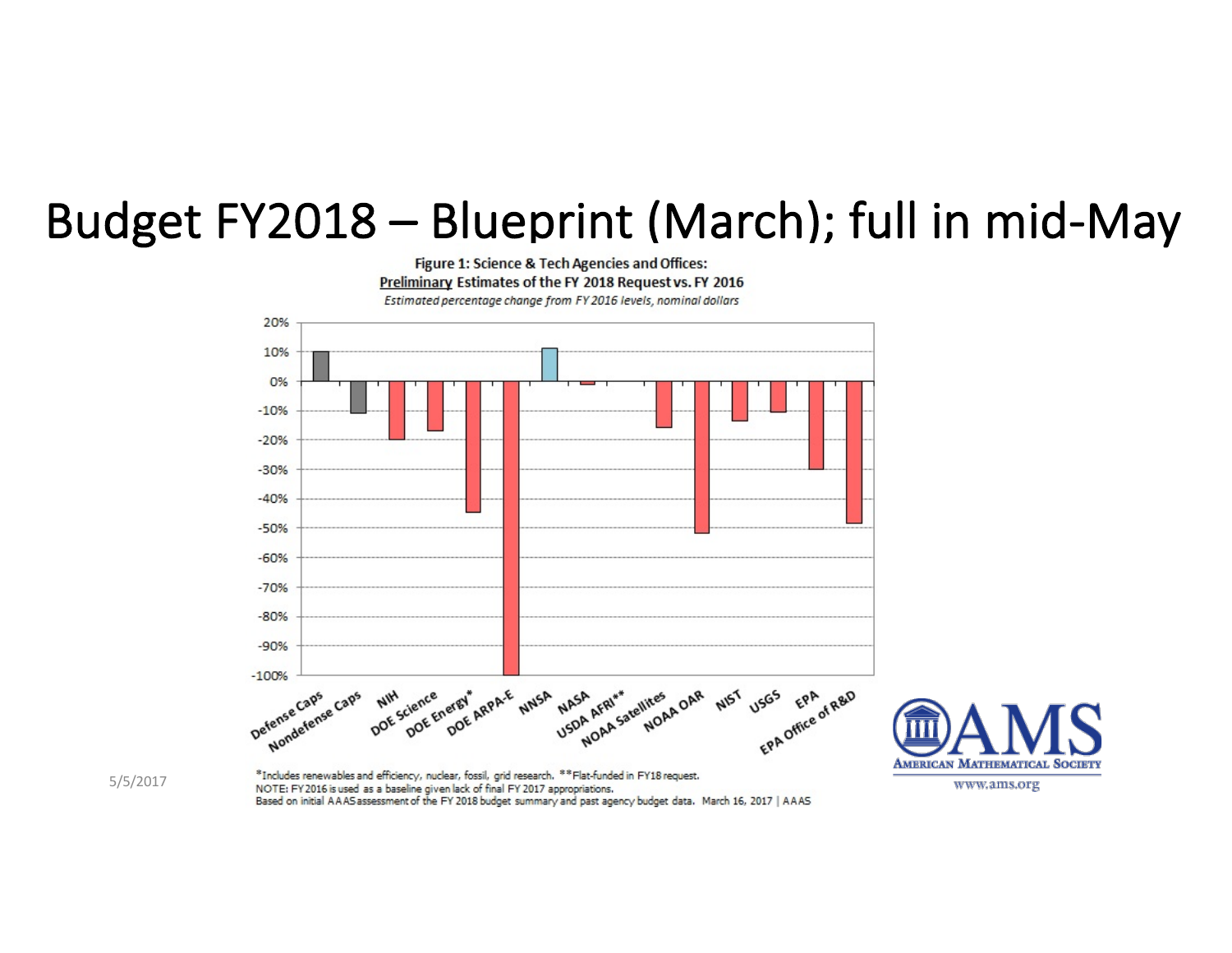# What else?

- Legislation
	- *American Innovation and Competitiveness Act (AICA)* signed into law by President Obama
		- New version of COMPETES, sets policy for NSF, NIST, and STEM education
		- No directorate level funding
		- Affirms NSF's mission, highlights the importance of the peer review process, and encourages NSF to continue new initiatives to increase transparency in the awarding of individual grants
	- Watching for movement on: *OPEN Data Government Act, Fair Access to Science and*<br>*Technology Research (FASTR) Act,* other legislation around open access and publishing; *Higher Education Act (HEA)*
- White House Appointments and other activity
	- Secretary of Education Betsy DeVos
	- Office of Science and Technology Policy (OSTP) not yet
	- NSF Director France Córdova staying
	- Annual Science Fair to continue; Ivanka Trump "stepping up" as STEM advocate
	- Executive orders
		- immigration, travel, H1B visas (including Buy American and Hire American)
		- Establishing American Tech Council (May 1)

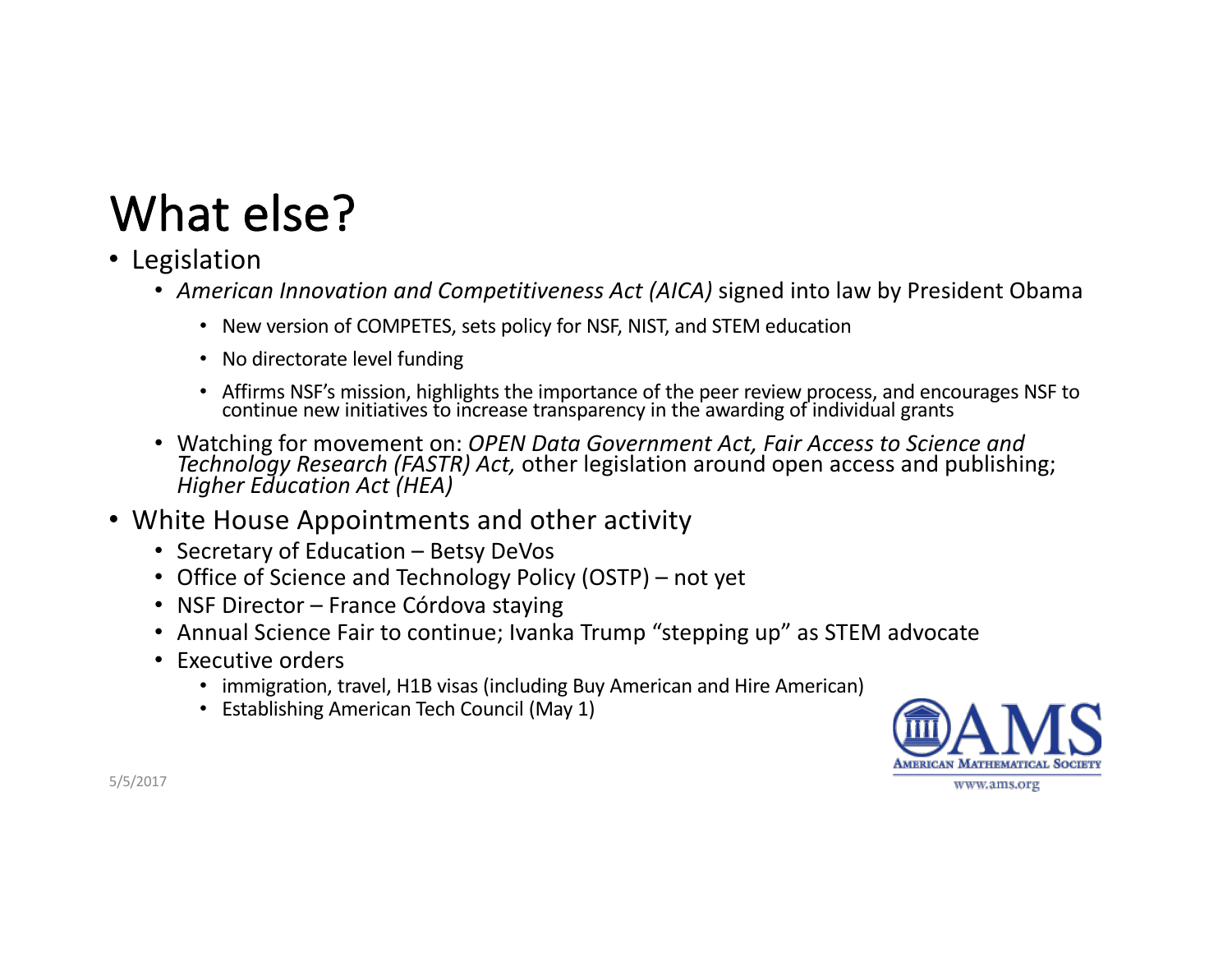- Department of Education
	- The Department of Education released a memo last month on how state and local education agencies and private sector partners can leverage federal funds to support Pre-K-12 STEM education programs and activities. The document provides examples of how funds from the *Every Student Succeeds* Act, the *Individuals* with Disabilities Education Act, and the Carl D. Perkins Career and Technical Education Act of 2006 can be leveraged to support instruction in STEM fields.
- March for Science/Grassroots Advocacy
	- AAAS convening multidisciplinary teams to conduct district visits over the Memorial Day recess with a focus on the importance of R&D funding in the FY18 budget

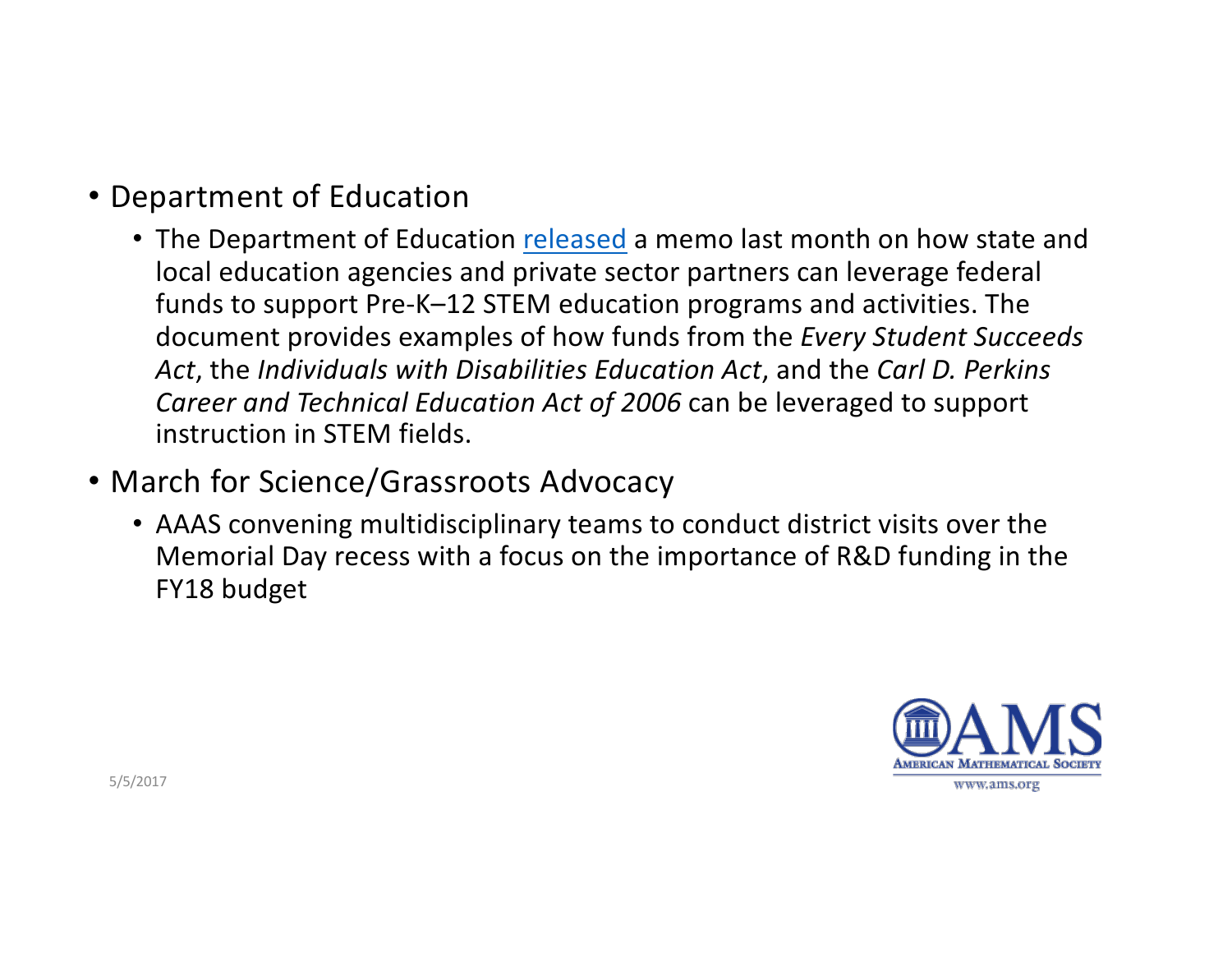# Questions?



5/5/2017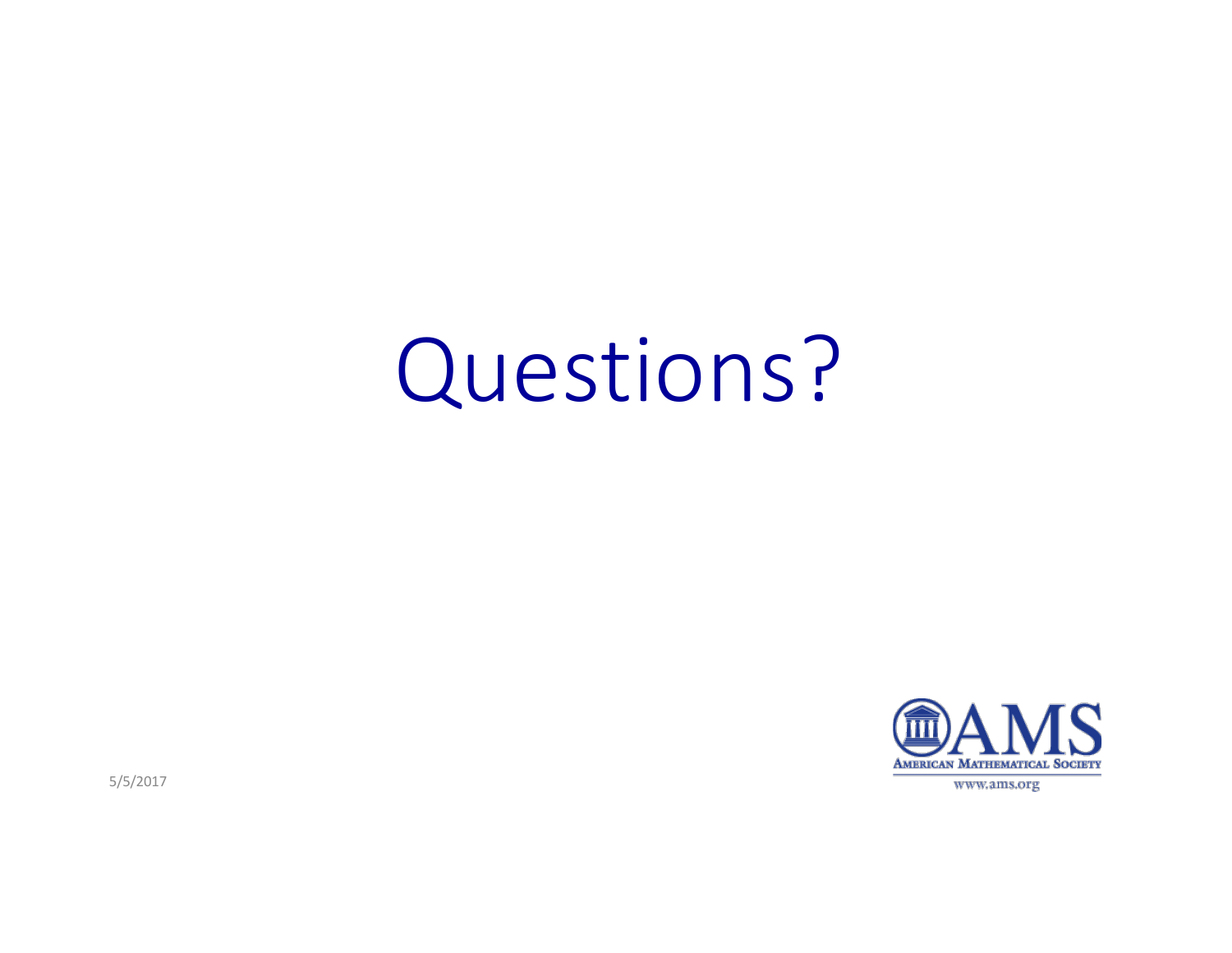#### Education discussion topic

WH is very interested in K-12 STEM ed, and they believe that good ideas can come from anywhere.

"Incubator" ideas.

"A few solid priorities summarized would be welcome."



5/5/2017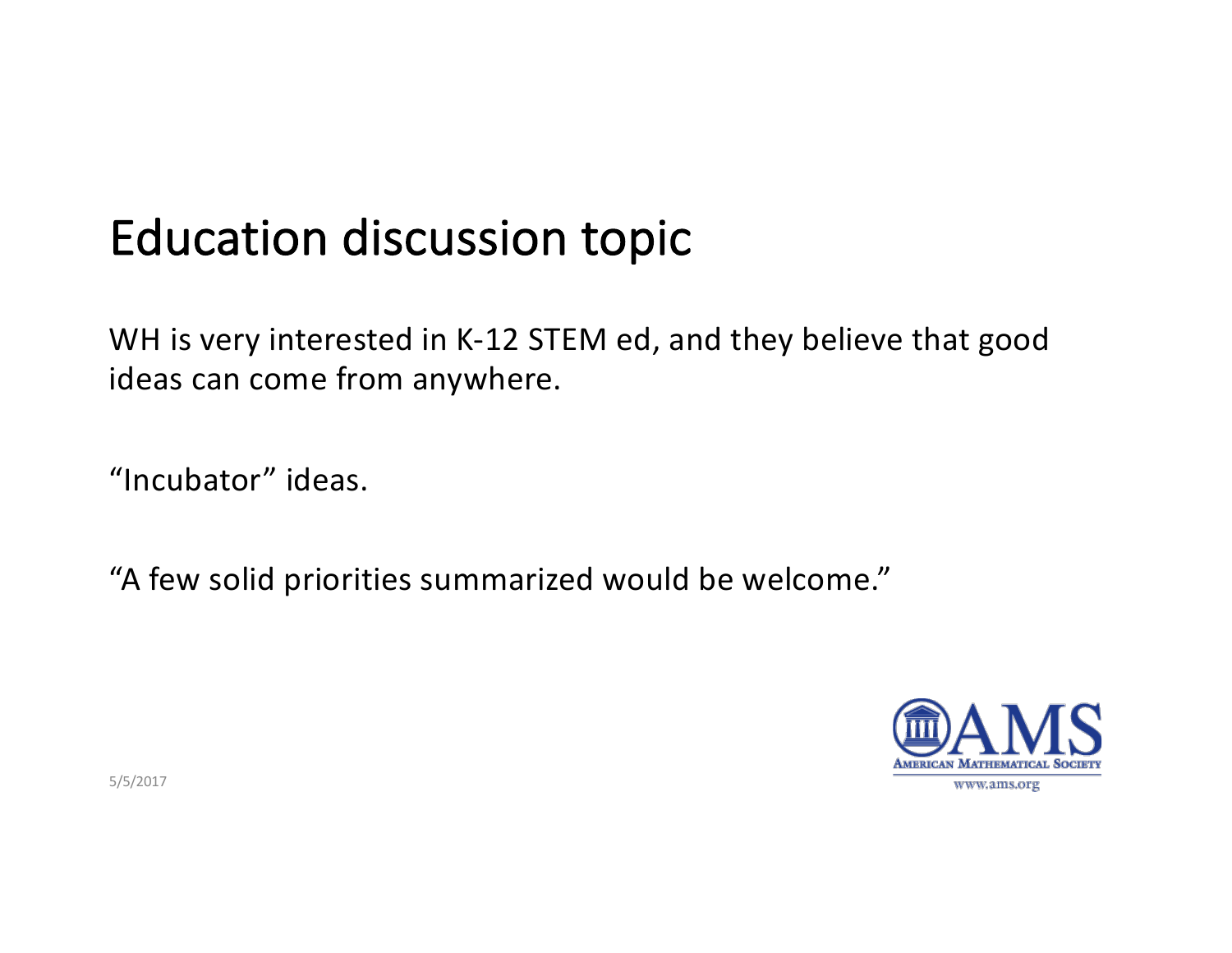#### **The Trump administration may change the way H-1B visas are allocated**

**How Trump's "hire American" EO may impact the H-1B visa program**

What the EO actually says:

*Right now, H-1B visas are awarded in a totally random lottery, and that's wrong."*  "

**- President Trump at the executive order**  signing in Kenosha, Wisconsin, 4/18/17

- The order is directed at the Depts. of Labor, **Justice, Homeland Security and State**
- The agencies are instructed to study existing employment immigration laws and recommend changes to promote a "hire American" policy
- In the case of H-1B, the order directs agencies to ensure that visas are awarded to the most skilled, **best-paid immigrant workers**



Trump signs executive order in Wisconsin, via CNN

#### **What to expect:**

- So far Trump's administration has been vague about changes for H-1B
- Officials have said on background that they were considering changing the wage levels that would qualify for visas
- They also mentioned raising fees for H-1B visa applications and steering more visas to immigrants with advances degrees
- Many in Congress support changing the H-1B lottery system to give preference to the highest-paying jobs
- This would favor established U.S. tech companies, which tend to pay high wages
- It would hurt the outsourcing companies, which hire immigrants to do more basic work at lower wages

Source: Vindu Goel, "How Trump's 'hire American' order may affect tech worker visas," New York Times, April 18, 2017.

**MS**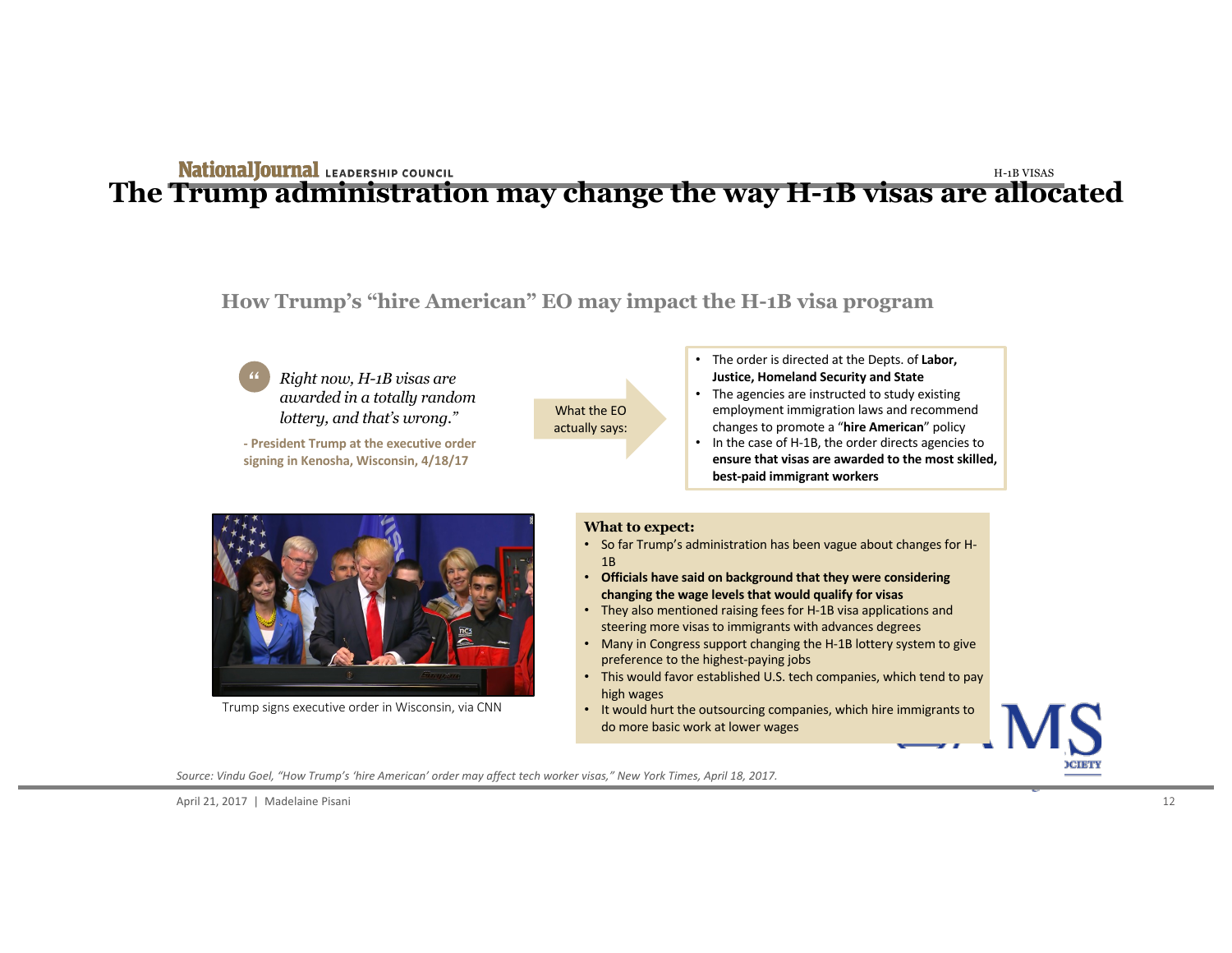#### **The H-1B visa program provides limited employment authorization for educated workers**

**Key elements of the H-1B visa program**



Sources: Emily Kendall, "How Long an H-1B Worker Can Stay in the United States," NOLO Law, 2015; U.S. Citizenship and Immigration Services, "H-1B Specialty Occupations, *DOD Cooperative Research and Development Project Workers, and Fashion Models,"* 2015.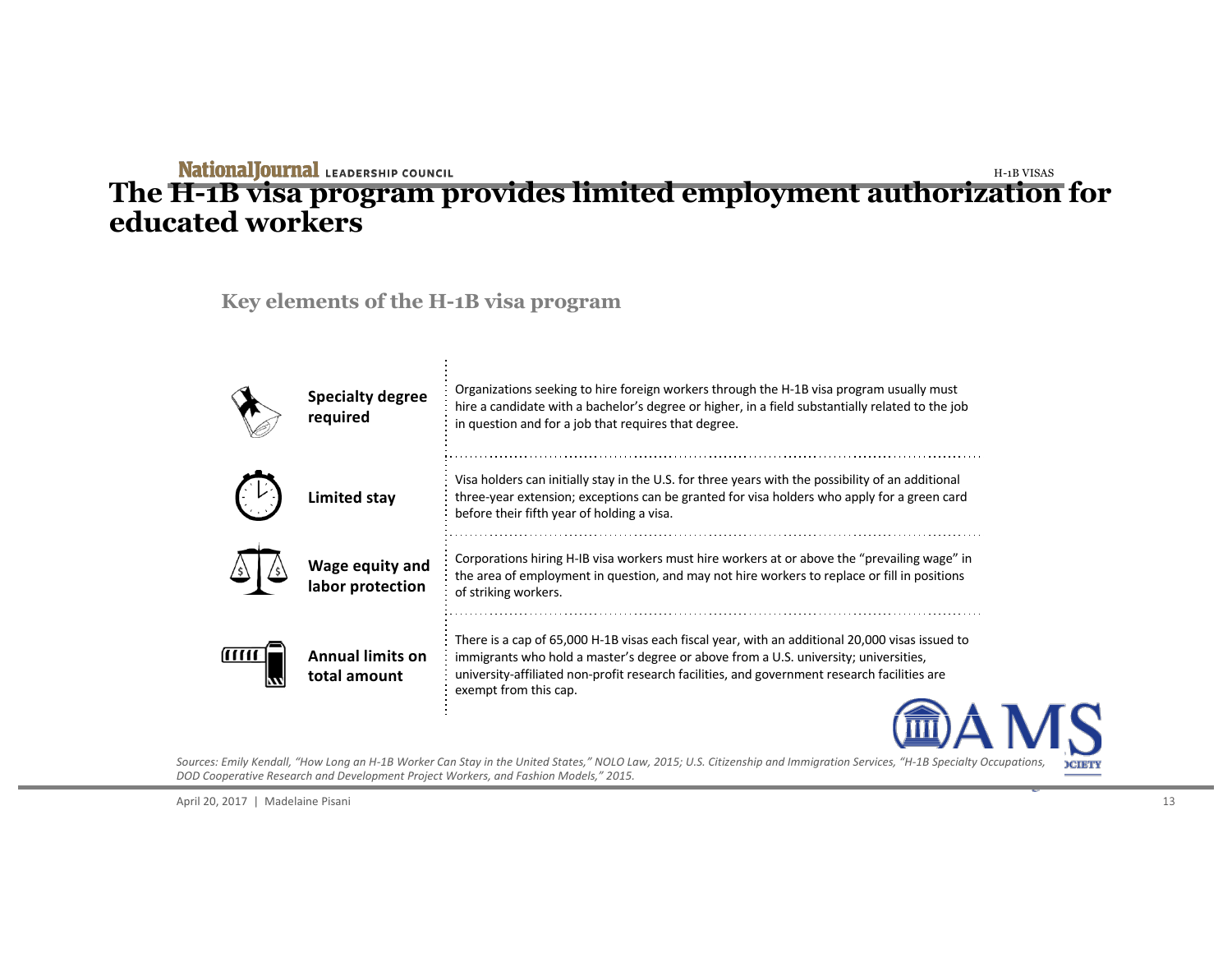#### **The cap on H-1B visas is not close to the actual number of valid H-1B visas in the U.S.**

**Evolution of the H-1B visa program**



Source: Gideon Lichfield, "The H-1B visa cap tells you very little about how many H-1B visas there are," Quartz, April 5, 2017; "Report of the Visa Office 2016," State Dept.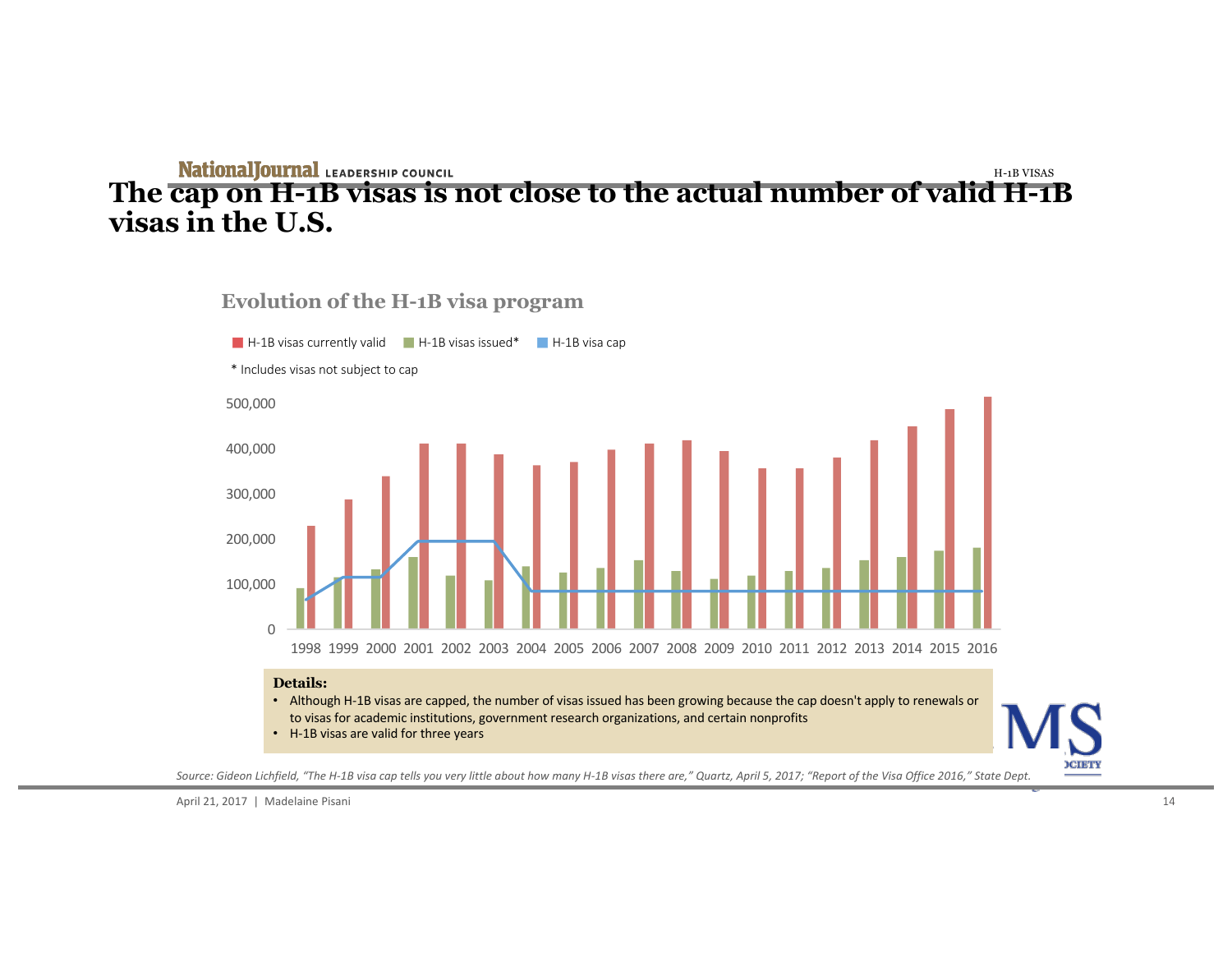### **Mational Journal LEADERSHIP COUNCIL**<br>Most H-1B workers come from India and China

#### H-1B petitions approved by country of birth of beneficiary in FY 2015

*Including both initial and continuing employment* 

| India                       |                |                |        |        |        |        |         |         |         |         | 195,247      |
|-----------------------------|----------------|----------------|--------|--------|--------|--------|---------|---------|---------|---------|--------------|
| China                       |                |                |        | 26,669 |        |        |         |         |         |         |              |
| Canada                      | $\blacksquare$ | 3,607          |        |        |        |        |         |         |         |         |              |
| South Korea                 |                | $\equiv 3,470$ |        |        |        |        |         |         |         |         |              |
| Philippines                 | m.             | 3,146          |        |        |        |        |         |         |         |         |              |
| United Kingdom 2,241        |                |                |        |        |        |        |         |         |         |         |              |
| Taiwan $\blacksquare$ 2,060 |                |                |        |        |        |        |         |         |         |         |              |
| Mexico <b>2,017</b>         |                |                |        |        |        |        |         |         |         |         |              |
| France                      |                | 1,794          |        |        |        |        |         |         |         |         |              |
| Pakistan                    | D.             | 1,602          |        |        |        |        |         |         |         |         |              |
| Japan                       |                | 1,398          |        |        |        |        |         |         |         |         |              |
| Brazil                      |                | 1,388          |        |        |        |        |         |         |         |         |              |
| Nepal                       |                | 1,385          |        |        |        |        |         |         |         |         |              |
| Germany                     | ш              | 1,325          |        |        |        |        |         |         |         |         |              |
| Turkey                      |                | 1,196          |        |        |        |        |         |         |         |         |              |
| Iran                        | ш              | 1,057          |        |        |        |        |         |         |         |         |              |
| Russia                      |                | 1,056          |        |        |        |        |         |         |         |         |              |
| Italy                       |                | 1,035          |        |        |        |        |         |         |         |         |              |
| Venezuela                   |                | 976            |        |        |        |        |         |         |         |         |              |
| Colombia                    |                | 949            |        |        |        |        |         |         |         |         |              |
| Spain                       |                | 938            |        |        |        |        |         |         |         |         |              |
|                             | $\mathbb O$    |                | 20,000 | 40,000 | 60,000 | 80,000 | 100,000 | 120,000 | 140,000 | 160,000 | S            |
|                             |                |                |        |        |        |        |         |         |         |         |              |
|                             |                |                |        |        |        |        |         |         |         |         | <b>CIETY</b> |